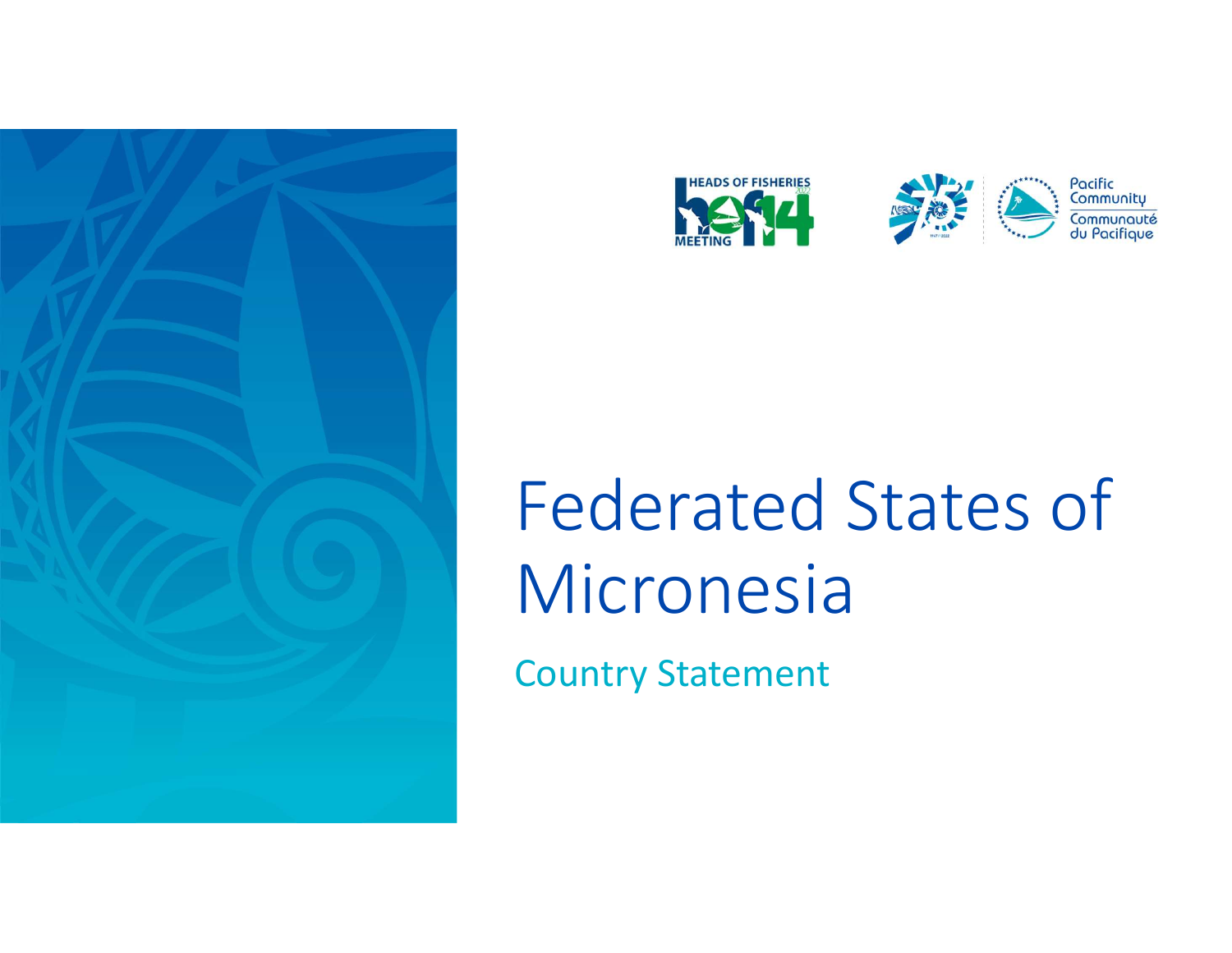

1. NEW DEVELOPMENTS<br>
Dutline up to three new developments in the last twelve months relating to f<br>
are relevant to HoF.<br> **Completion of:** Outline up to three new developments in the last twelve months relating to fisheries and/or aquaculture in your country/territory which are relevant to HoF.

# Completion of:

- FSM Aquaculture Development Plan
- **EW DEVELOPMENTS**<br>
For the distribution of the lost twelve months relating to fisheries and/or aquaculture in your country/territory which<br>
evant to liof.<br>
 SM Aquaculture Development Plan<br>
 SM Mational Strategy on Aquat aquaculture in FSM
- FSM National Strategy on Aquatic Biosecurity
- National biosecurity framework (inclusive of aquatic aspects)

# New Developments:

- But we but the end developments in the last twelve months relating to fisheries and/or aquaculture in your country/territory which<br>
evant to Hof.<br>
 FSM Aquaculture Development Plan<br>
 Summary report legal analysis on Economy Development **• FSM Aquaculture Development Plan**<br>• Summary report - legal analysis on gender and human rights for coastal fish<br>• FSM National Strategy on Aquatic Biosecurity<br>• FSM National Biosecurity framework (inclusive of aquatic a
- 
- Oceanic Fisheries Investment Policy
- Planning for Observer Redeployment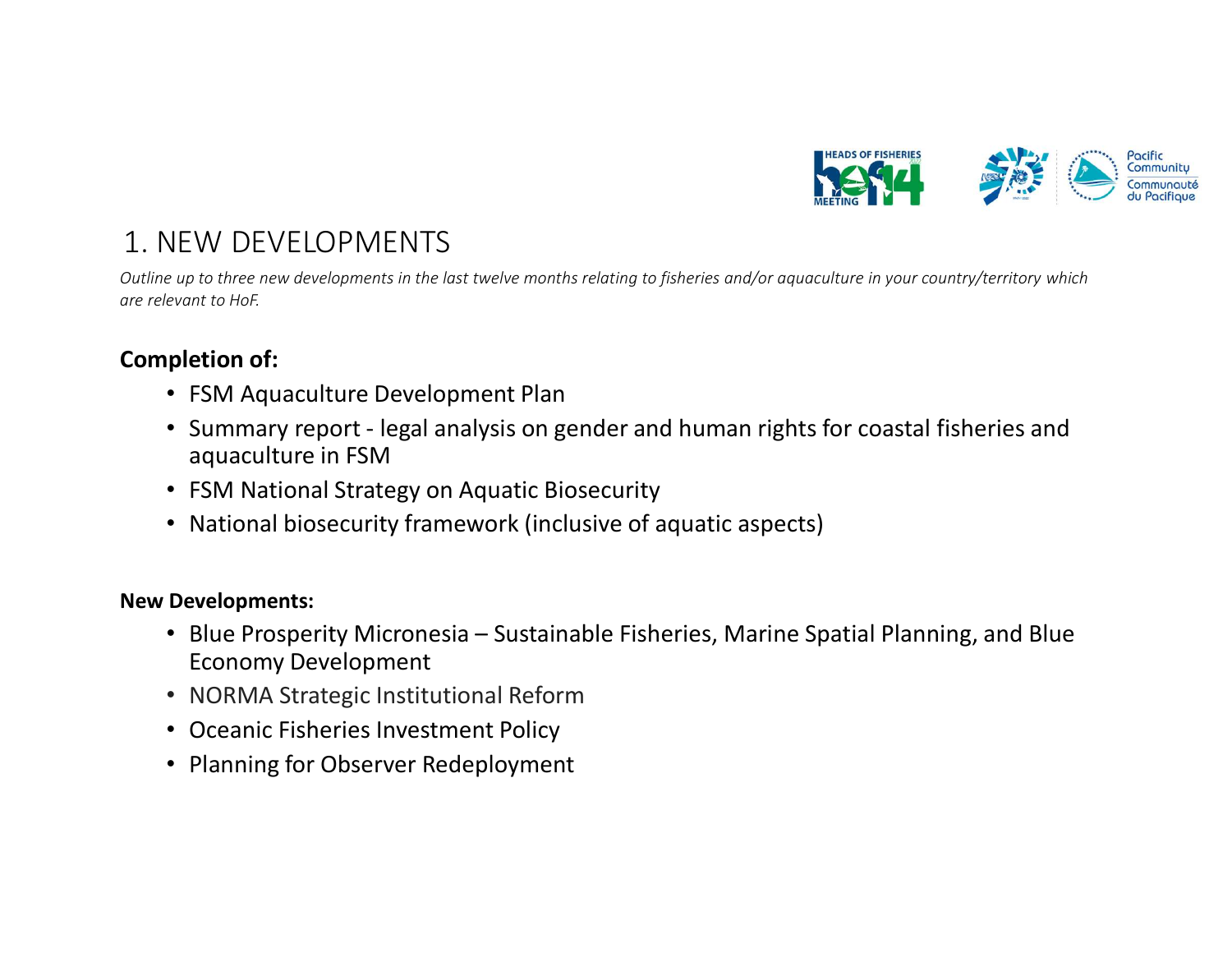

What are the key fisheries and/or aquaculture decisions (1–2) that will have to be made in your country/territory over the next couple of years?

- 2. KEY FISHERIES/AQUACULTURE DECISIONS<br>
What are the key fisheries and/or aquaculture decisions (1–2) that will have to be made in your country/territory over the next<br>
 Conduct an overall legislative review of coastal fi • Conduct an overall legislative review of coastal fisheries and aquaculture legislation in FSM (support states and municipalities develop legislation, in consultation with relevant stakeholders and local communities
- Develop an overarching policy/roadmap/strategy for institutional coordination (management, development and enforcement)
- Alternative livelihood opportunities (capacity building for communities on small-scale aquaculture, fish post-harvest management/value adding, inclusive of packaging and labelling)
- EU Competent Authority (added value will improve the socio-economic development in the FSM ports
- Port State Measures (support ongoing obligations to ensure illegal, unregulated and unreported (IUU) fishing or fishing related activities related to IUU fishing is discouraged)
- Oceanic Fisheries Investment Policy Implementation
- Review and passage of proposed Marine Spatial Plan Act